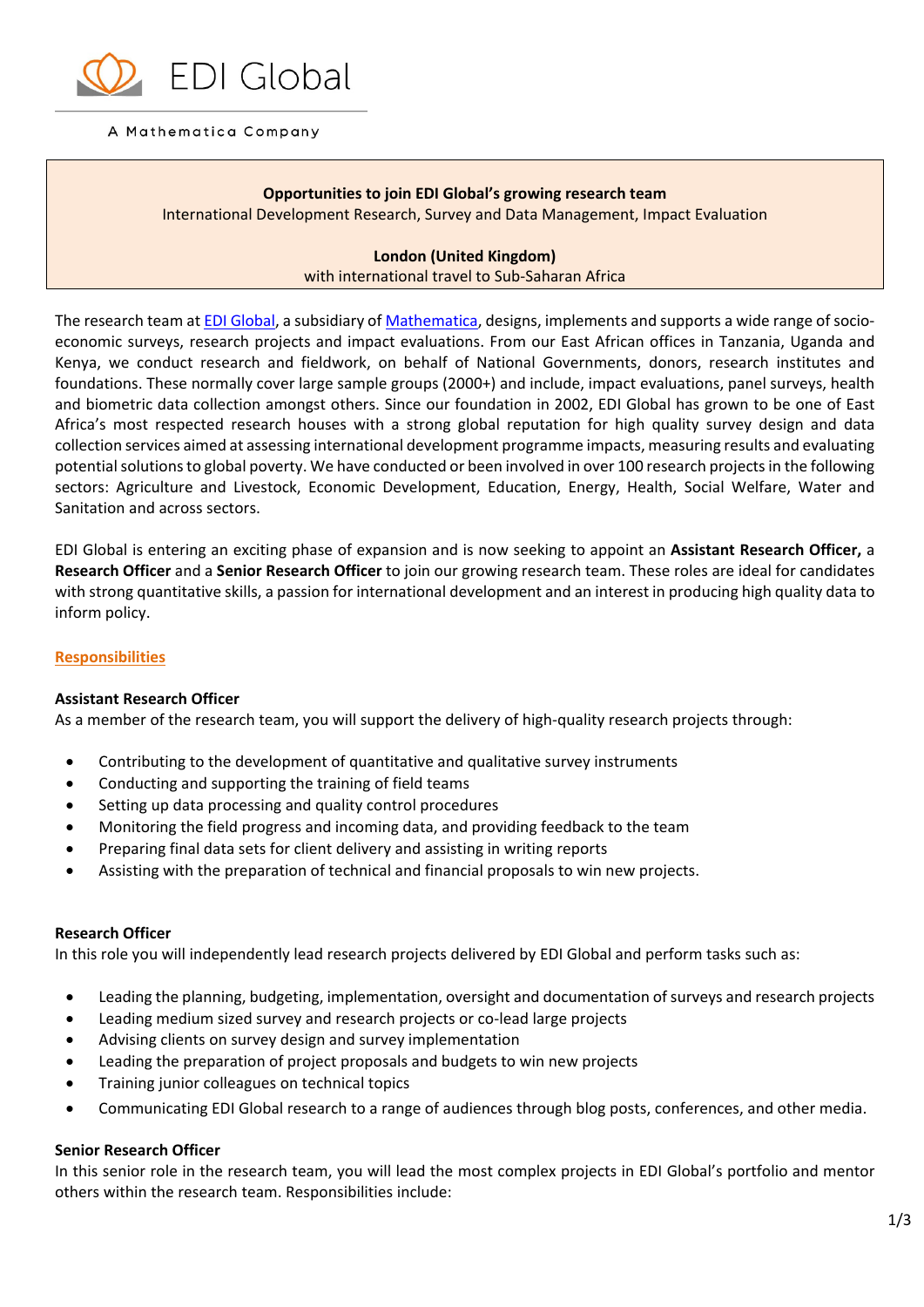- Leading several concurrent survey and research projects
- Advising clients on technical topics such as research design, survey design and sampling
- Developing and testing new data collection approaches and technologies
- Communicating EDI Global research to a range of audiences through blog posts, conferences, and other media
- Training new team members and junior colleagues on technical topics
- Leading the preparation of project proposals and budgets to win new projects.

# **Person specification**

### **Essential:**

# **Assistant Research Officer**

- Master's degree in Economics, Statistics, Public Policy, Survey Research or similar
- No experience required
- A good knowledge of Stata and experience writing do-files for dealing with large datasets, and a good understanding of data structure.

# **Research Officer**

- Master's degree in Economics, Statistics, Public Policy, Survey Research or similar
- A minimum of one year's of experience in a similar role
- Experience working with CAPI software (SurveyCTO, ODK, etc.)
- Excellent command of Stata
- Experience in socio-economic research and impact evaluation methods.

# **Senior Research Officer**

- Master's degree in Economics, Statistics, Public Policy, Survey Research or similar
- A minimum of three years' of experience in a similar role
- Experience working with CAPI software (SurveyCTO, ODK, etc.) and ability to train others
- Excellent command of Stata and the capacity to train others on Stata
- Good knowledge of sampling methods and impact evaluation methods
- Excellent interpersonal and organizational skills and demonstrated experience of managing multiple concurrent projects in a fast-paced environment with tight deadlines.

### **Other essential requirements:**

- Willingness to travel at short notice and on a flexible time basis
- Excellent command of spoken and written English.

### **Desirable:**

- Swahili, French, or other language fluency
- Work experience in East Africa
- Experience with business development / grant fundraising
- Experience with qualitative research and NVIVO software.

**Working arrangements:** These positions are full time and are based in London (flexible working arrangements). International travel will be required. EDI Global will sponsor the selected candidate for a UK work visa, if required.

**Contract type:** Permanent. All contracts of employment are subject to a four-month probationary period.

### **Salary:**

- £30,000-31,000 per annum for the Assistant Research Officer
- £32,000-35,000 for the Research Officer
- £37,000-40,000 for the Senior Research Officer.